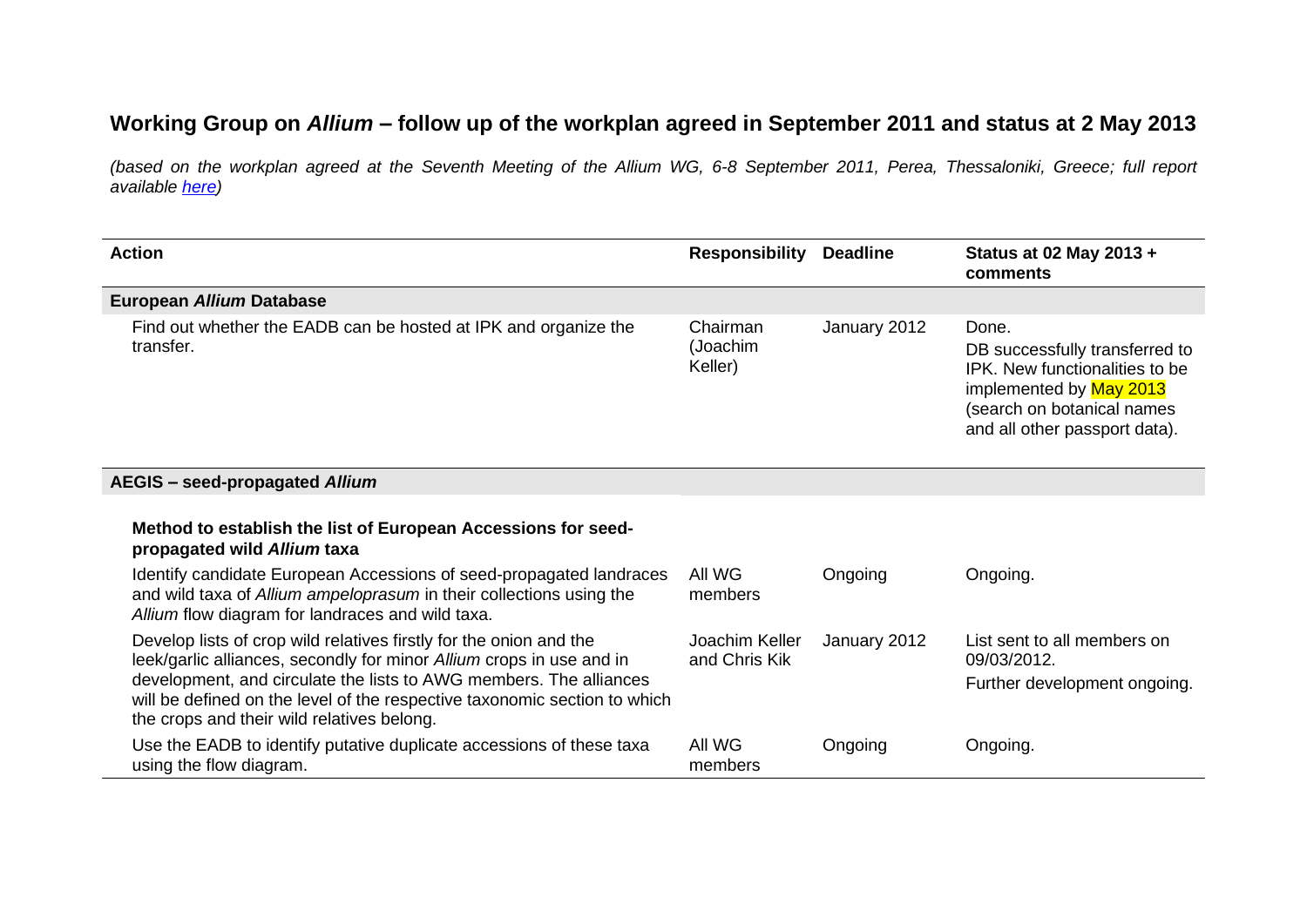| <b>Action</b>                                                                                                                                                                                          | <b>Responsibility</b>                          | <b>Deadline</b>      | Status at 02 May 2013 +<br>comments                                                                                                                                                                                                                                   |
|--------------------------------------------------------------------------------------------------------------------------------------------------------------------------------------------------------|------------------------------------------------|----------------------|-----------------------------------------------------------------------------------------------------------------------------------------------------------------------------------------------------------------------------------------------------------------------|
| <b>Status of landrace conservation</b>                                                                                                                                                                 |                                                |                      |                                                                                                                                                                                                                                                                       |
| Nominate a subgroup of AWG members mandated to work on landrace<br>conservation issues as indicated below.                                                                                             | Chairman<br>(Joachim<br>Keller)                | End December<br>2011 | Done; subgroup composed of:<br>J. Keller (DEU) (leader),<br>H. De Clercq (BEL),<br>H. Stavělíková (CZE),<br>V. Miccolis (ITA),<br>L. Lepse (LVA),<br>T. Kotlińska (POL),<br>C. Mallor Gimenez (SPA)<br>V. Shumilina/I. Chukhina<br>(RUS),<br>S. Solberg (SWE/NordGen) |
| Send information and comments on the conservation status of<br>landraces in their national programme to the Allium WG Chair.                                                                           | AWG members                                    | February 2012        | <b>Deadline extended to</b><br>September 2013.                                                                                                                                                                                                                        |
| Analyse this information in consultation with the other AWG members<br>and present a report.                                                                                                           | <b>AWG</b><br>subgroup<br>(nominated<br>above) | May 2012             | Deadline extended to<br>November 2013.                                                                                                                                                                                                                                |
| Use the landrace report to advise National Programmes on the<br>collection or on-farm conservation of this material.                                                                                   | <b>AWG</b><br>subgroup<br>(nominated<br>above) | <b>July 2012</b>     | Deadline extended to<br>January 2014.                                                                                                                                                                                                                                 |
| AEGIS - vegetatively propagated Allium                                                                                                                                                                 |                                                |                      |                                                                                                                                                                                                                                                                       |
| <b>Status of European cryopreserved garlic accessions</b>                                                                                                                                              |                                                |                      |                                                                                                                                                                                                                                                                       |
| Send the lists of the garlic accessions included in the Tripartite<br>Cryobank to the National Coordinators for approval and, if accepted,<br>request flagging them as European Accessions in EURISCO. | Chairman<br>(Joachim<br>Keller)                | December 2011        | Sent.                                                                                                                                                                                                                                                                 |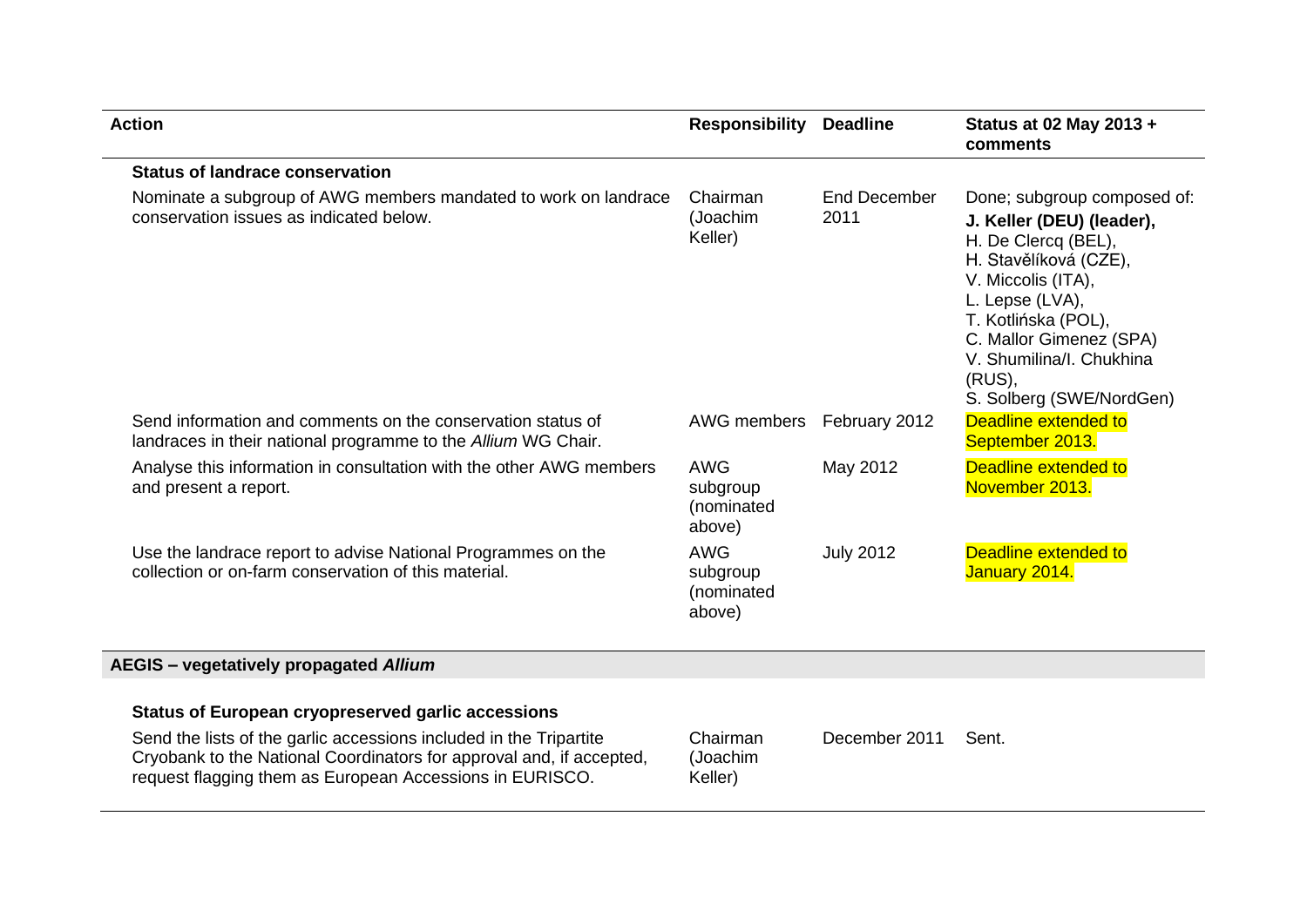| <b>Action</b>                                                                                                                                                                                                                                                                                                                      | <b>Responsibility</b>                                                                                     | <b>Deadline</b>       | Status at 02 May 2013 +<br>comments                                                                        |
|------------------------------------------------------------------------------------------------------------------------------------------------------------------------------------------------------------------------------------------------------------------------------------------------------------------------------------|-----------------------------------------------------------------------------------------------------------|-----------------------|------------------------------------------------------------------------------------------------------------|
| <b>Training in virus elimination</b>                                                                                                                                                                                                                                                                                               |                                                                                                           |                       |                                                                                                            |
| Distribute to the WG members the result of the survey carried out in<br>2010 asking for candidate nominations for training in virus elimination.                                                                                                                                                                                   | Chairman<br>(Joachim<br>Keller)                                                                           | By the end of<br>2011 | Done (22/11/2011).                                                                                         |
| Send requests for training and nominations to the Chairman.                                                                                                                                                                                                                                                                        | WG members                                                                                                | April 2012            | One request from 1 person,<br>one offer for 6 persons, further<br>actions pending.                         |
| Analyse the requests for training in order to calculate the costs and,<br>based on numbers, whether it will be necessary to take the next step<br>and ask one of the labs to offer a course. If several individuals require<br>training, sources of funds will be investigated in order to expedite the<br>AWG training objective. | Chairman<br>(Joachim<br>Keller),<br>in consultation<br>with ECPGR<br>Secretariat<br>(Lorenzo<br>Maggioni) | May 2012              | No need so far.                                                                                            |
| Molecular characterization project                                                                                                                                                                                                                                                                                                 |                                                                                                           |                       |                                                                                                            |
| Contact the National Coordinator in Spain to clarify the availability of                                                                                                                                                                                                                                                           | <b>ECPGR</b>                                                                                              | December 2011         | Done.                                                                                                      |
| the garlic material in Córdoba for inclusion in a new garlic molecular<br>characterization project using the SNP technology along with<br>collaboration of garlic experts in European projects.                                                                                                                                    | Secretariat<br>(Lorenzo<br>Maggioni)                                                                      |                       | Positive reply received<br>(16/03/2012) (670 accessions<br>listed in the Allium Database<br>at Dec. 2011). |
|                                                                                                                                                                                                                                                                                                                                    |                                                                                                           |                       | Update of Database received<br>27/11/2012.                                                                 |